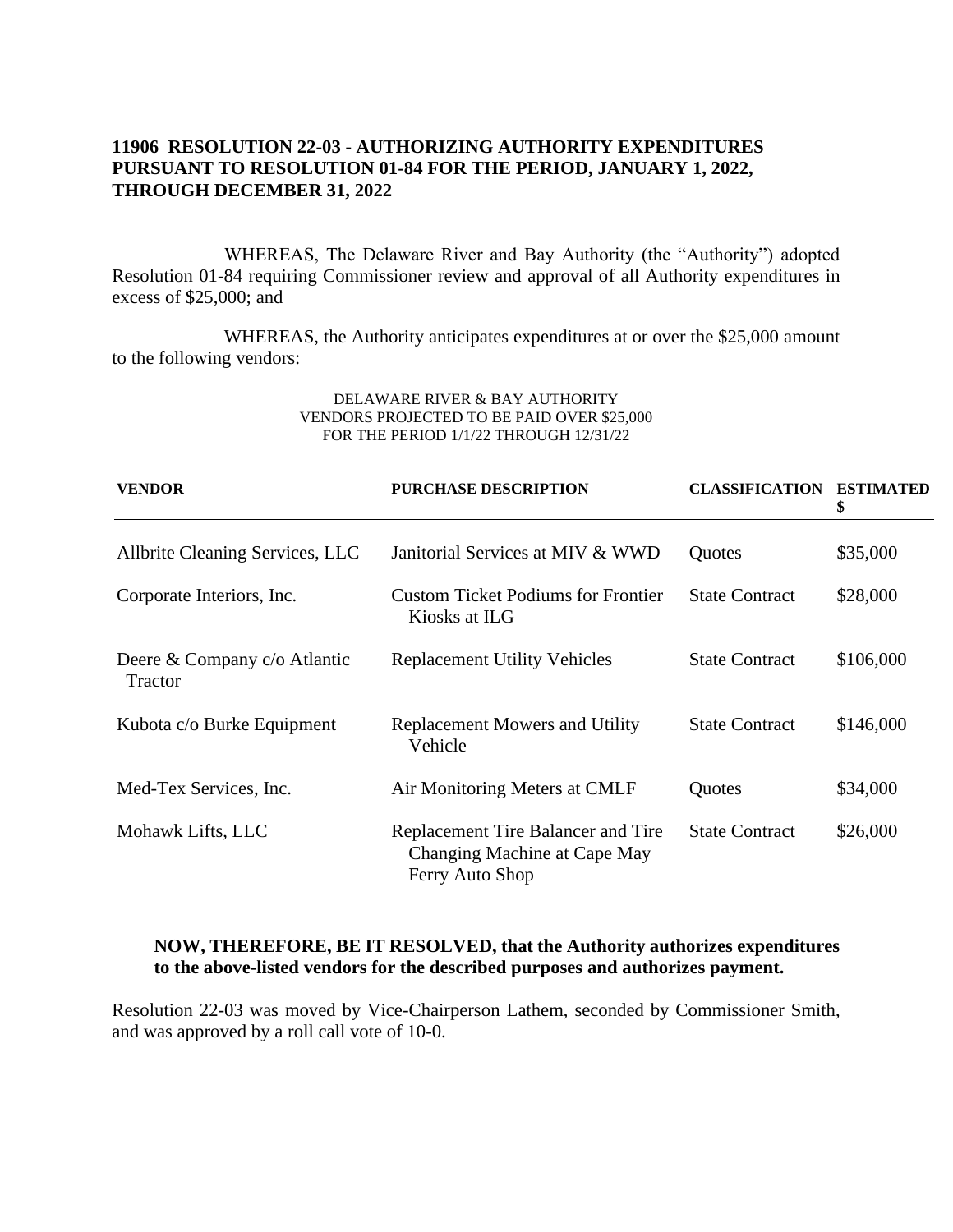## **Resolution 22-03 - Executive Summary Sheet**

**Resolution:** Authorizing Authority Expenditures Pursuant to Resolution 01-84 for the period January 1, 2022, through December 31, 2022.

**Committee:** Budget & Finance

**Committee and Board Date:** February 15, 2022

## **Purpose of Resolution:**

Authorizes expenditures of \$25,000 or greater with the identified vendors during the 2022 calendar year.

## **Background for Resolution:**

The proposed Resolution meets the requirements of Resolution 01-84, whereby the Authority shall not enter into any contract committing the Authority to spend or make any other expenditures relating to services, material and supplies in the amount of \$25,000 or more unless it has first been approved by a vote of Commissioners.

### **Purchase Detail:**

Allbrite Cleaning Services, LLC: Janitorial Services at MIV & WWD

The Authority uses a contractor to provide janitorial services at the Cape May and Millville Airports. In 2020, staff solicited quotes from four (4) contractors and received three (3) bids for three 1-year terms. Allbrite Cleaning Services, LLC submitted the lowest bid to perform the work in accordance with the Authority's specifications. 2022 represents the final year of the three-year service agreement.

Corporate Interiors, Inc.: Custom Ticket Podiums for Frontier Kiosks at ILG The Authority plans to purchase five (5) additional custom ticket podiums at the New Castle Airport to match the four (4) existing podiums purchased from Corporate Interiors. The furniture will be purchased at prices pursuant to Corporate Interior's state contract (*GSS21479-FURNITURE*).

#### Deere & Company c/o Atlantic Tractor: Replacement Utility Vehicles

The Authority is replacing four (4) utility vehicles that have exceeded their useful life, meet the Authority's vehicle replacement criteria, and are programmed in the 2022 Capital Equipment Replacement Plan. The replacement vehicles will be purchased at prices pursuant to Deere & Company's state contract (*GSS21673- GRNDMAINT)* and the retired vehicles will be sold at public auction.

#### Kubota c/o Burke Equipment: Replacement Mowers and Utility Vehicle

The Authority is replacing two (2) zero turn mowers, three (3) front mount mowers, and one (1) utility vehicle that each have exceeded their useful life, meet the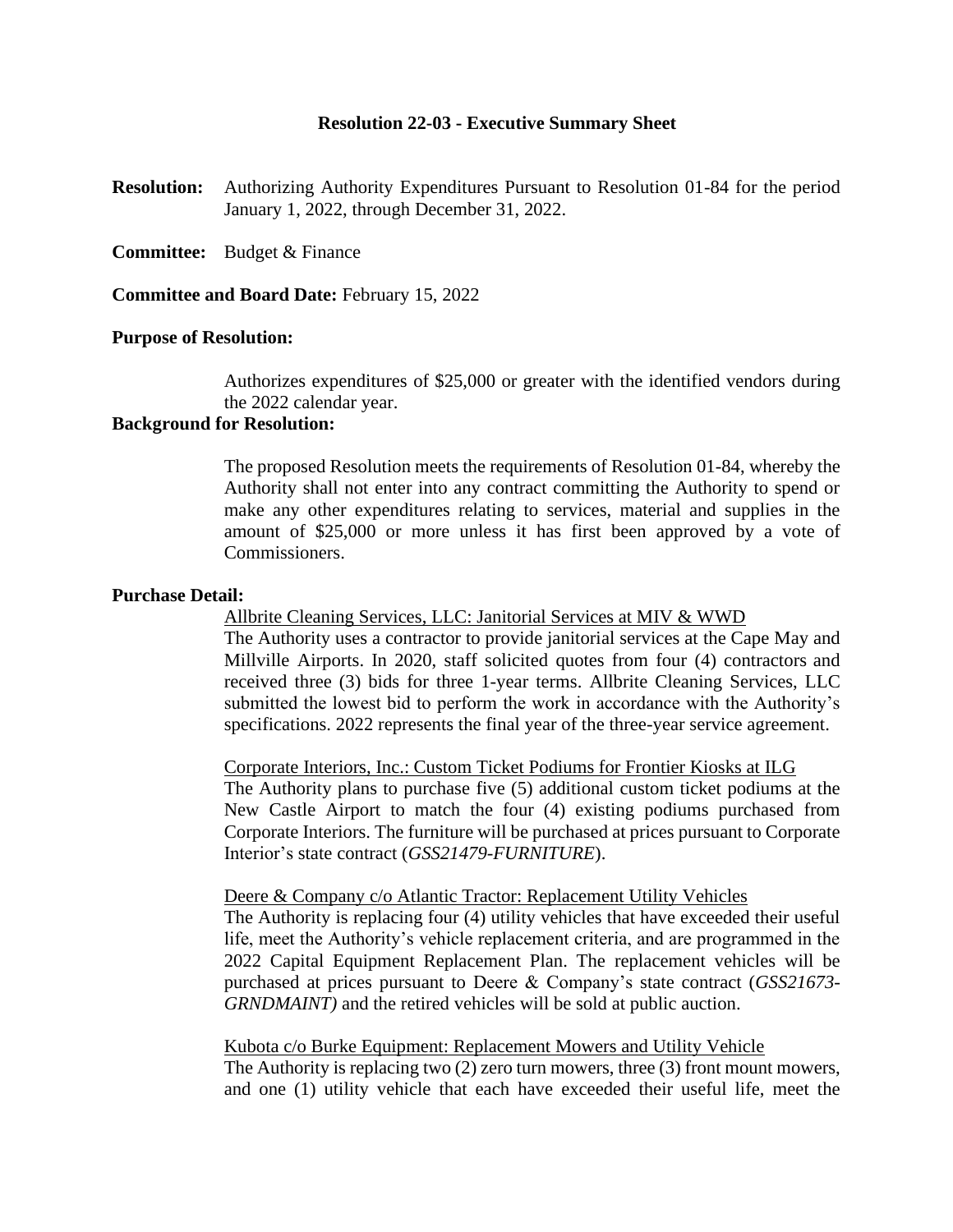Authority's vehicle replacement criteria, and are programmed in the 2022 Capital Equipment Replacement Plan. The replacement vehicles will be purchased at prices pursuant to Kubota's state contract (*GSS21673-GRNDMAINT)* and the retired vehicles will be sold at public auction.

# Med-Tex Services, Inc.: Air Monitoring Meters at CMLF

The Authority's CMLF operations plans to purchase new meters to monitor the air within the vessel void spaces. The current meters are no longer serviceable and are planned to be replaced with new units that have service/calibration programs available. Staff requested quotes from three (3) vendors with Med-Tex Services submitting the lowest quote.

# Mohawk Lifts, LLC: Replacement Tire Balancer and Tire Changing Machine at Cape May Ferry Auto Shop

The Authority is replacing the tire balancer and tire changing machine at the Cape May Ferry Auto Shop that each have exceeded their useful life and are programmed into the 2022 Capital Equipment Replacement Plan. The replacement equipment will be purchased at prices pursuant to Mohawk's state contract (*GSS17405- VEHLIFT)*.

# **Classification Definitions:**

**Cooperative Contract.** A purchase of equipment supplies, or non-professional services which, under normal circumstances, would require competitive bidding, however the vendor has agreed to provide the goods or services to the Authority at fees less than or equal to that vendor's respective publicly bid contract price for state and governmental entities. In accordance with Resolution 11-36, this purchase classification includes those *"…purchases from cooperatives and/or the piggy-backing of existing publicly-bid contracts for state and governmental entities which State of Delaware or New Jersey may or may not individually publicly advertise"*.

**Proprietary.** A purchase necessary to support or maintain existing Authority equipment for which a vendor has the right to prohibit an equivalent product from being supplied. Similar products or services may be available; however, the Authority must purchase from the original equipment manufacturer or service provider to uphold a contract, warranty, etc. A proprietary specification typically restricts the acceptable product or service to one manufacturer or vendor; although the product or service may be available from more than one distributor. In another typical example of this classification, a purchase of closed-source commercial software would be categorized as proprietary because the software remains the property of its owner/creator and is utilized by endusers (such as the Authority) under predefined conditions.

**Quotes.** A purchase of equipment, supplies or non-professional services or a contract for construction or construction management that is anticipated to cost between \$25,000 and \$49,999 during a calendar year and for which the Authority has solicited written quotes. *"Contracts for materiel and supplies and non-professional services, awarded to any [vendor for an amount of] more than \$25,000 but less than \$50,000 in the aggregate require the solicitation of three written*